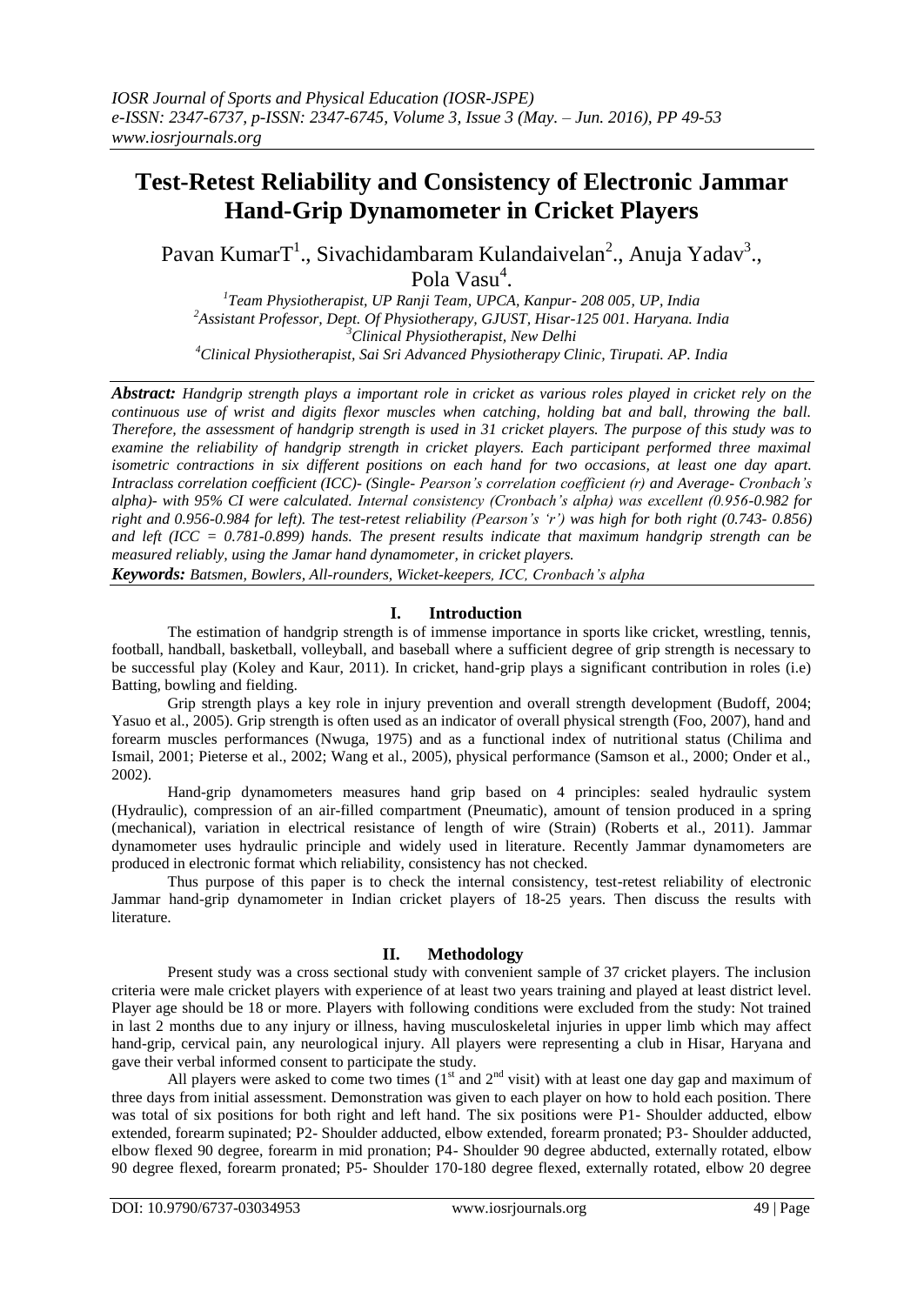flexed, forearm pronated; P6- Shoulder 20-30 degree flexion, 20-30 degree abduction, medially rotated, elbow 90 degree flexed, forearm pronated; in all positions wrist was slightly extended. 3 trials were given for each position and one minute rest was given between the trials. Instruction given for grip measurement was "Bring your fingers towards 1<sup>st</sup> web base/palm with as hard as possible.....harder.....harder.....relax".

Electronic Jammar hand-grip dynamometer [Jammar Plus, Sammons Preston, Bolingbrook, IL] was used to assess hand-grip. It has five handle positions which can be adjusted according to the span of hand. We used second handle as this is universally used in literature.

The data collected was analysed using IBM SPSS (20.0 version) software. Data was presented as mean  $\pm$  SD. Unrelated 't' test was used to see the difference between 1<sup>st</sup> and 2<sup>nd</sup> time hand-grip mean. Intraclass correlation coefficient (ICC) was used for both consistency (Cronbach's alpha) and reliability (Pearson's correlation) with 95% CI (confidence interval).

## **III. Results**

Table 1 shows mean measurement of  $1<sup>st</sup>$  and  $2<sup>nd</sup>$  time in right side. P6 (Shoulder medially rotatedbatting position) has the least grip-strength (43.70 Kg in 2<sup>nd</sup> time) and P1 (Shoulder adducted, elbow extended and forearm supinated) has maximum grip strength (49.33 Kg in 1<sup>st</sup> time) in right side of cricket players. 1<sup>st</sup> time measurement has always greater than  $2<sup>nd</sup>$  time without significant difference. Mean difference is less than 3% higher than  $2<sup>nd</sup>$  time.

|                  | Mean $\pm$ SD of 1 <sup>st</sup> | Mean $\pm$ SD of 2 <sup>nd</sup> | Mean difference |
|------------------|----------------------------------|----------------------------------|-----------------|
|                  | measurement                      | measurement                      | (p value)       |
| $R$ . $IP1$      | $49.33 \pm 6.96$                 | $48.88 + 8.41$                   | 0.453(0.809)    |
| R/IP2            | $46.78 + 6.92$                   | $45.25 + 8.29$                   | 1.539(0.407)    |
| RJP3             | $48.64 + 7.12$                   | $46.59 + 8.43$                   | 2.046(0.282)    |
| $R$ . $IP4$      | $48.37 \pm 6.76$                 | $46.47 \pm 8.72$                 | 1.904(0.314)    |
| RJP5             | $47.04 + 7.28$                   | $45.99 + 8.26$                   | 1.054(0.578)    |
| RJP <sub>6</sub> | $45.13 + 6.98$                   | $43.70 \pm 7.97$                 | 1.432 (0.433)   |

**Table 1:** Comparison of two measurements in right side with Jammar dynamometer

**Table 2:** Comparison of two measurements in left side with Jammar dynamometer

|      | Mean $\pm$ SD of 1 <sup>st</sup> | Mean $\pm$ SD of $2^{nd}$ | Mean difference |
|------|----------------------------------|---------------------------|-----------------|
|      | measurement                      | measurement               | (p value)       |
| LJP1 | $46.60 \pm 8.35$                 | $45.82 + 8.54$            | 0.775(0.707)    |
| LIP2 | $44.83 \pm 7.95$                 | $42.31 \pm 7.79$          | 2.528(0.192)    |
| LJP3 | $46.09 + 7.75$                   | $43.37 \pm 7.75$          | 2.714(0.155)    |
| LJP4 | $45.54 + 7.57$                   | $42.97 + 7.43$            | 2.582(0.163)    |
| LJP5 | $44.71 \pm 7.48$                 | $42.48 + 7.63$            | 2.229(0.229)    |
| LJP6 | $42.72 \pm 6.86$                 | $41.58 \pm 7.16$          | 1.140(0.506)    |

Table 2 shows mean measurement of  $1<sup>st</sup>$  and  $2<sup>nd</sup>$  time in left side. Left side grip-strength values are less than that of right side in all six positions. Like right side, left side too P6 position (Shoulder medially rotatedbatting position) has the least grip-strength (41.58 Kg in 2<sup>nd</sup> time) and P1 (Shoulder adducted, elbow extended and forearm supinated) has maximum grip strength (46.60 Kg in  $1<sup>st</sup>$  time) in cricket players.  $1<sup>st</sup>$  time measurement has always greater than  $2<sup>nd</sup>$  time without significant difference. Mean difference is less than 5% higher than  $2<sup>nd</sup>$  time.

Table 3 shows that internal consistency (Cronbach's alpha) of right side in both  $1<sup>st</sup>$  and  $2<sup>nd</sup>$  visits for all six positions with 95% CI. There was an excellent consistency in both  $1<sup>st</sup>$  visits (0.956-0.975) and  $2<sup>nd</sup>$  visits (0.969-0.982). Internal consistency was maximum in P3 position (traditional-Shoulder adducted. Elbow flexed 90 degree, forearm midpronation) and least in P4 position (Shoulder abducted 90 degree, externally rotated, elbow flexed 90 degree, forearm pronated) for both  $1<sup>st</sup>$  and  $2<sup>nd</sup>$  visits.

**Table 3:** Internal consistency (3 trials each visit) of Jammar dynamometer at right side.

| Position    | $1st$ visit measurement (n=37) |         |                   | $2nd$ visit measurement (n=31) |         |                   |
|-------------|--------------------------------|---------|-------------------|--------------------------------|---------|-------------------|
|             | Single                         | Average | 95% CI of average | Single                         | Average | 95% CI of average |
| $R$ . $IP1$ | 0.901                          | 0.964   | 0.938-0.980       | 0.918                          | 0.971   | 0.948-0.985       |
| RJP2        | 0.906                          | 0.965   | 0.939-0.981       | 0.939                          | 0.977   | 0.957-0.988       |
| RJP3        | 0.931                          | 0.975   | 0.956-0.986       | 0.950                          | 0.982   | 0.968-0.991       |
| $R$ . $IP4$ | 0.880                          | 0.956   | 0.924-0.976       | 0.914                          | 0.969   | 0.944-0.984       |
| RJP5        | 0.919                          | 0.968   | 0.944-0.982       | 0.941                          | 0.980   | 0.964-0.990       |
| RJP6        | 0.889                          | 0.960   | 0.930-0.978       | 0.934                          | 0.975   | 0.954-0.987       |

Single also known ICC (Single) or average of Pearson"s correlation (r), Average also known as ICC (Average) or Cronbach"s alpha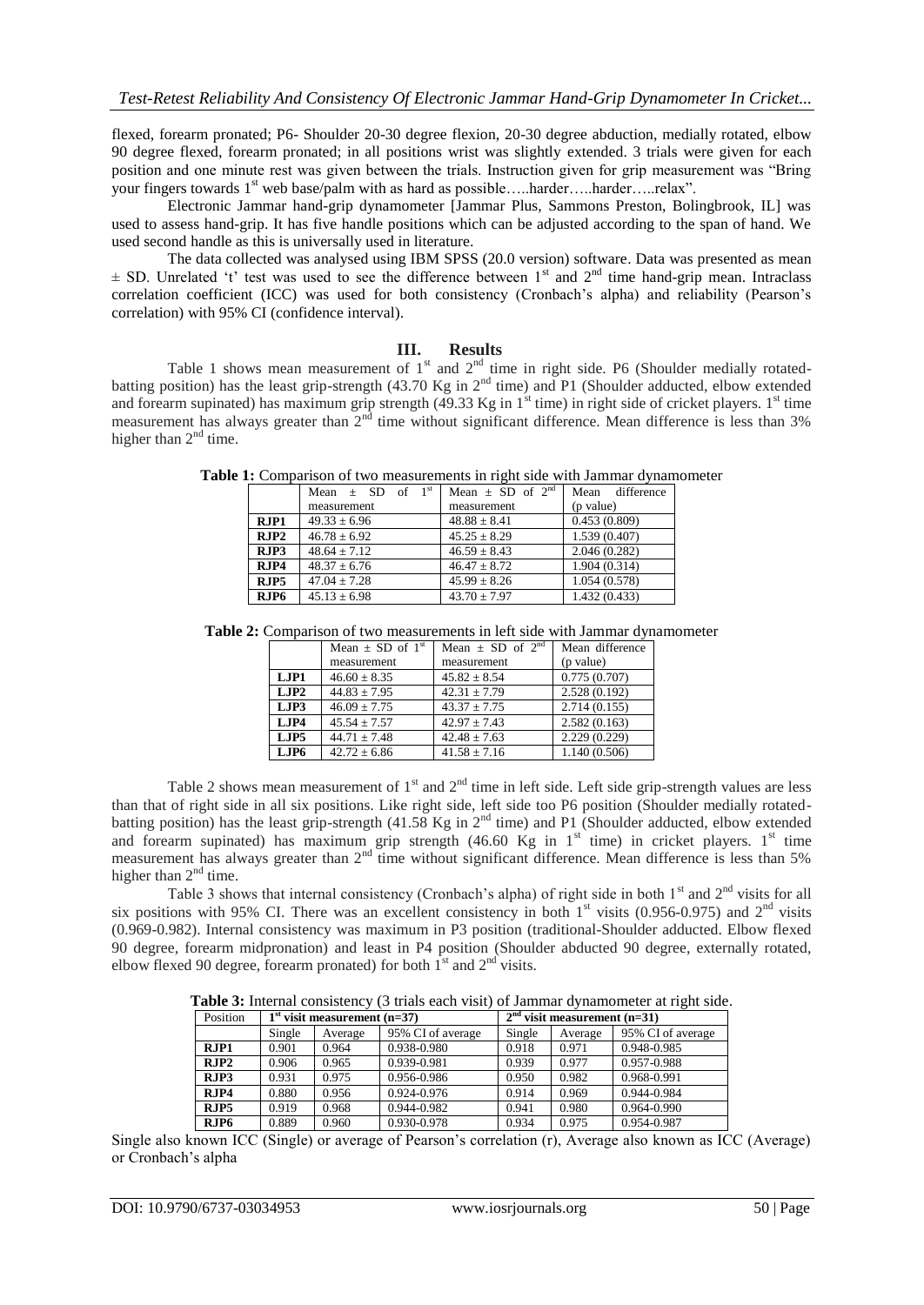|      | ICC (Single) | 95% CI of ICC   | Cronbach's Alpha | 95% CI of Cronbach's Alpha |
|------|--------------|-----------------|------------------|----------------------------|
| RJP1 | 0.768        | 0.573-0.881     | 0.869            | 0.728-0.937                |
| RJP2 | 0.743        | 0.532-0.867     | 0.853            | 0.695-0.929                |
| RJP3 | 0.764        | 0.565-0.879     | 0.866            | 0.722-0.935                |
| RJP4 | 0.807        | $0.637 - 0.902$ | 0.893            | 0.778-0.948                |
| RJP5 | 0.786        | 0.602-0.891     | 0.880            | 0.751-0.942                |
| RJP6 | 0.856        | 0.722-0.928     | 0.922            | 0.839-0.962                |

**Table 4:** Test-retest reliability of Jammar dynamometer at right side (n=31)

ICC (single) also known as Pearson"s correlation (r)

Table 4 shows test-retest  $(1<sup>st</sup>$  and  $2<sup>nd</sup>$  visits mean) reliability of right side of cricket players in all six positions. The results showed there was a moderate to high correlation between  $1<sup>st</sup>$  and  $2<sup>nd</sup>$  visits hand-grip strength (0.743-0.856). The reliability was low in P2 position (shoulder adducted, elbow extended, forearm pronated) and maximum in P6 position (batting position-Shoulder 20 degree flexed, 20 degree abducted, internally rotated, elbow 90 degree flexed, forearm pronated). Correlation between 1<sup>st</sup> and 2<sup>nd</sup> visits right side hand-grip values is diagrammatically given in Figure 1 (for P1 to P3) and Figure 2 (P4 to P6). Line given in figures is linear regression fit line with R2 values.

**Figure 1:** Correlation matrix along with regression line between first and second visits readings in jammar position 1 to position 3 of right side (n=31)



**Figure 2:** Correlation matrix along with regression line between first and second visits readings in jammar position 4 to position 6 of right side (n=31)



**Table 5:** Internal consistency (3 repeated measures) of Jamar dynamometer at left side

| Position | First measurement $(n=37)$ |         |                   | Second measurement $(n=31)$ |         |                   |
|----------|----------------------------|---------|-------------------|-----------------------------|---------|-------------------|
|          | Single                     | Average | 95% CI of average | Single                      | Average | 95% CI of average |
| LIP1     | 0.902                      | 0.965   | 0.940-0.981       | 0.928                       | 0.975   | 0.954-0.987       |
| LIP2     | 0.953                      | 0.984   | 0.972-0.991       | 0.932                       | 0.976   | 0.956-0.987       |
| LJP3     | 0.951                      | 0.983   | 0.970-0.991       | 0.922                       | 0.972   | 0.950-0.986       |
| LJP4     | 0.880                      | 0.956   | 0.924-0.976       | 0.907                       | 0.965   | 0.937-0.982       |
| LIP5     | 0.943                      | 0.980   | 0.965-0.989       | 0.899                       | 0.963   | 0.932-0.981       |
| LJP6     | 0.905                      | 0.966   | 0.941-0.981       | 0.893                       | 0.961   | 0.929-0.980       |

Single also known ICC (Single) or average of Pearson"s correlation (r), Average also known as ICC (Average) or Cronbach"s alpha

DOI: 10.9790/6737-03034953 www.iosrjournals.org 51 | Page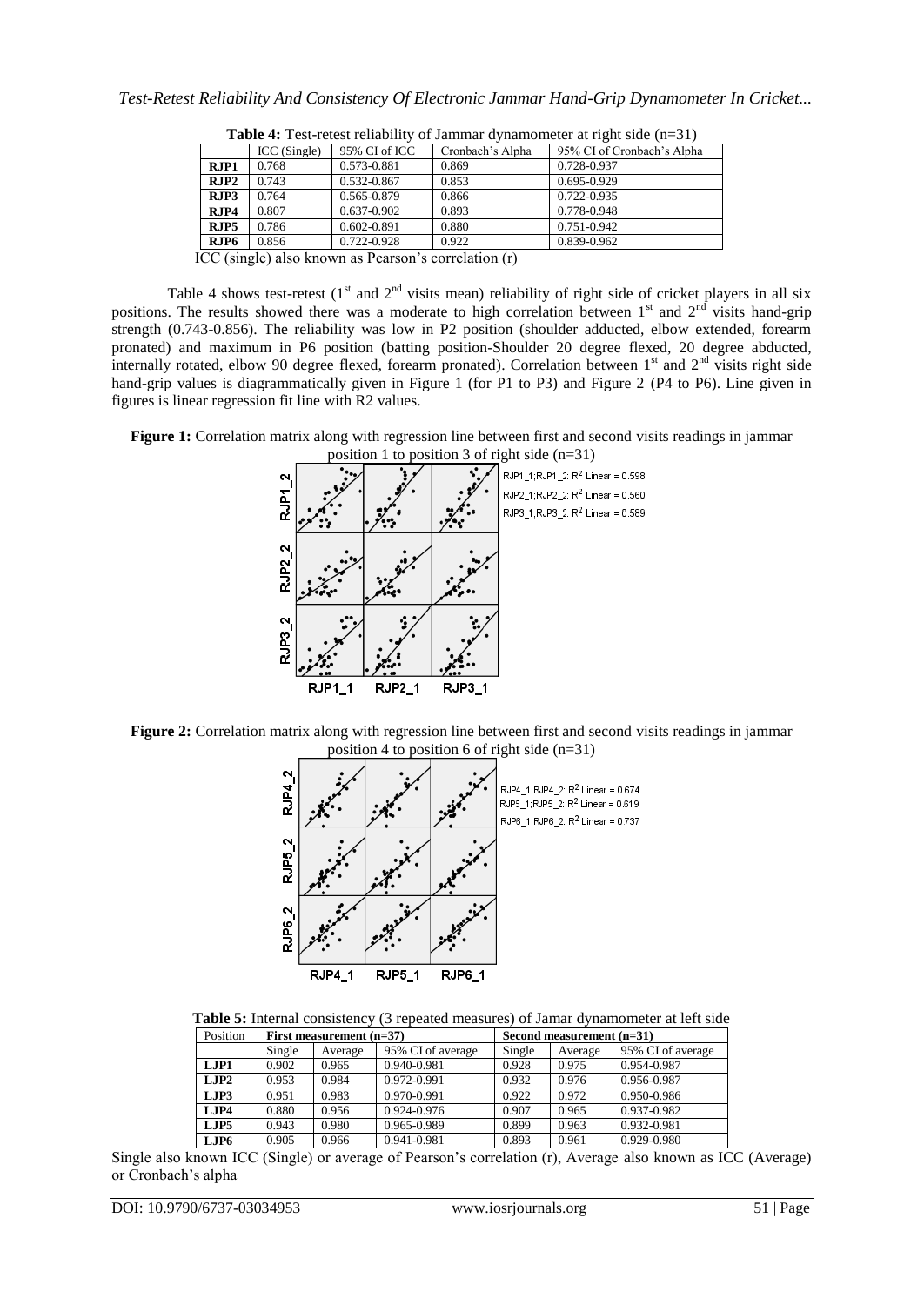Table 5 shows that internal consistency (Cronbach's alpha) of right side in both  $1<sup>st</sup>$  and  $2<sup>nd</sup>$  visits for all six positions with 95% CI. There was an excellent consistency in both  $1<sup>st</sup>$  visits (0.956-0.984) and  $2<sup>nd</sup>$  visits (0.961-0.976). Internal consistency was maximum in P2 position (Shoulder adducted, elbow extended, forearm pronated) for both  $1<sup>st</sup>$  and  $2<sup>nd</sup>$  visits.

Table 4 shows test-retest  $(1<sup>st</sup>$  and  $2<sup>nd</sup>$  visits mean) reliability of left side of cricket players in all six positions with 95% CI. The results showed there was a moderate to high correlation between  $1^{st}$  and  $2^{nd}$  visits hand-grip strength (0.781-0.899). The reliability was low in P6 position (Batting position- Shoulder 20 degree flexed, 20 degree abducted, internally rotated, elbow flexed 90 degree, forearm pronated) and maximum in P4 position (Throwing position- Shoulder 90 degree abducted, externally rotated, elbow 90 degree flexed, forearm pronated). Correlation between  $1^{st}$  and  $2^{nd}$  visits left side hand-grip values is diagrammatically given in Figure 3 (for P1 to P3) and Figure 4 (P4 to P6). Line given in figures is linear regression fit line with R2 values.

| <b>Table 0.</b> Test-retest reliability of Jamar dynamometer at left side (II-31) |             |               |                  |                            |  |  |
|-----------------------------------------------------------------------------------|-------------|---------------|------------------|----------------------------|--|--|
|                                                                                   | ICC(Single) | 95% CI of ICC | Cronbach's Alpha | 95% CI of Cronbach's Alpha |  |  |
| LJP1                                                                              | 0.836       | 0.688-0.918   | 0.911            | 0.815-0.957                |  |  |
| LJP2                                                                              | 0.861       | 0.731-0.930   | 0.925            | 0.845-0.964                |  |  |
| LJP3                                                                              | 0.801       | 0.627-0.899   | 0.890            | 0.771-0.947                |  |  |
| LJP4                                                                              | 0.899       | 0.801-0.950   | 0.947            | 0.890-0.974                |  |  |
| LIP5                                                                              | 0.815       | 0.651-0.906   | 0.898            | 0.788-0.951                |  |  |
| LJP6                                                                              | 0.781       | 0.593-0.888   | 0.877            | 0.745-0.941                |  |  |
| ICC (single) also known as Pearson's correlation (r)                              |             |               |                  |                            |  |  |

 $f_0$ : Tast-retest reliability of Jamar dynamometer at left side  $(n-31)$ 

**Figure 3:** Correlation matrix along with regression line between first and second readings in jammar position 1 to position 3 of left side  $(n=31)$ 



**Figure 4:** Correlation matrix along with regression line between first and second readings in jammar position 4 to position 6 of left side (n=31)



## **IV. Discussion**

The primary objective of this paper is consistency, reliability of electronic hand-grip dynamometer in cricket players in India. The results showed there is a excellent internal consistency and moderate reliability in electronic hand-grip dynamometer in Indian cricket players.

Measurements of grip strength taken with the Jamar dynamometer have evidence for good to excellent  $(r > 0.80)$  test–retest reproducibility [Mathiowetz et al., 1984; Haward and Griffin, 2002; Bohannon and Schaubert, 2005; Gerodimos, 2012; Gerodimos and Karatrantou, 2013] and excellent (r >0.94) intra-rater